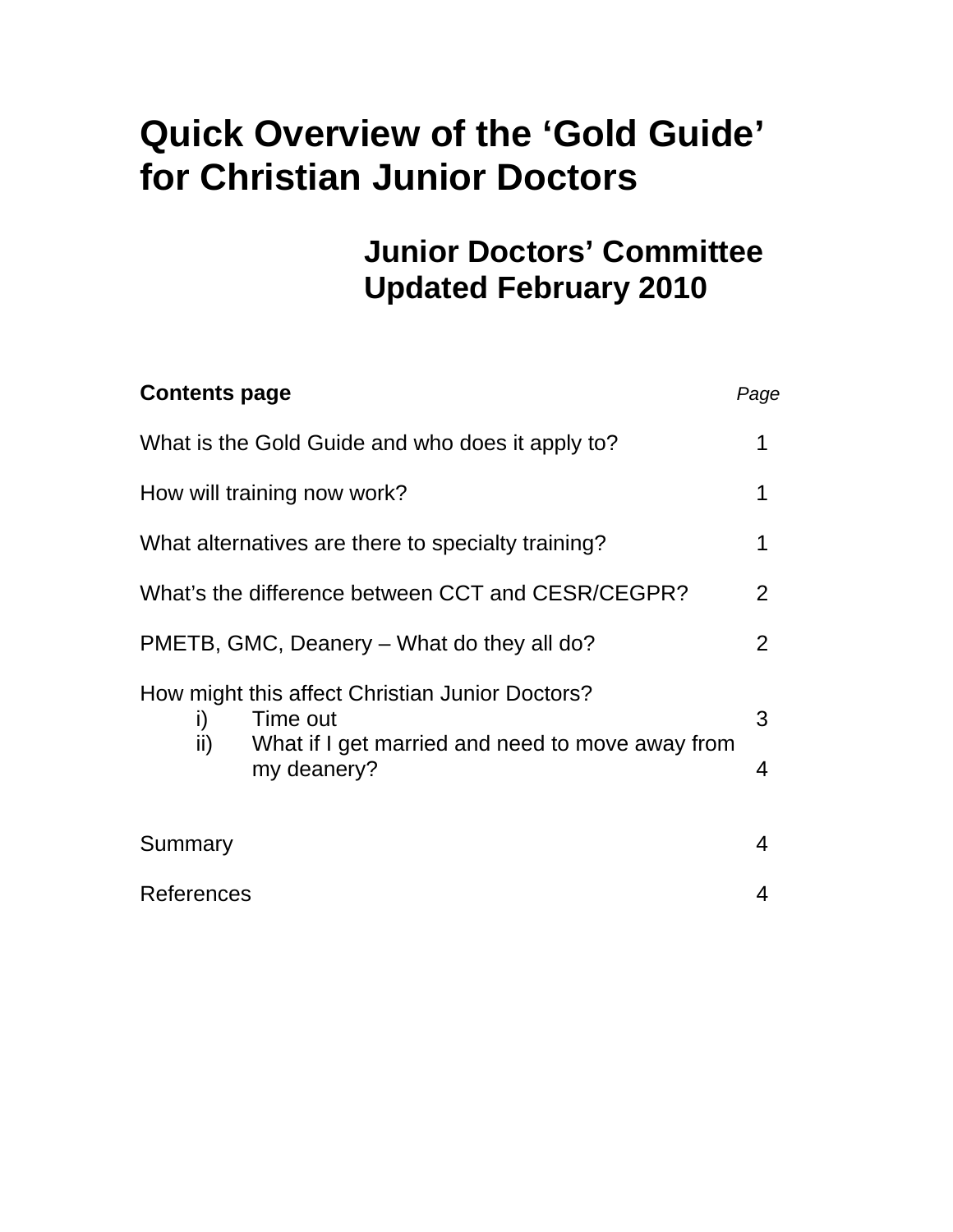# **Quick Overview of the 'Gold Guide' for Christian Junior Doctors**

## **What is the Gold Guide and who does it apply to?**

The Gold Guide<sup>1</sup>, originally written in June 2007 but last updated in June 2009, sets out the new arrangements for all training doctors appointed after August 2007. Training doctors appointed to specialist training programmes prior to August 2007 (SpRs, GPRs) may after discussion with their educational supervisor and training programme director switch to the new curricula. The new programme places more emphasis on competency unlike the old programme which concentrated more on 'time in service'.

### **How will training now work?**

Most training doctors will apply, in competition with other trainees, for speciality training during their F2 year. The intention is that most will be accommodated on a specialty training programme of their choice and be given a National Training Number (NTN) which they will use until they complete their training. Specialty training will take a number of years (total depends on specialty) during which time trainees will have an annual review at which the trainee must show evidence of their progress in training. The annual review which will include appraisal, assessment and annual planning, is overseen by the Annual Review Competence Panel (ARCP). Towards the end of specialty training, the trainee can apply to PMETB (Postgraduate Medical and Educational Training Board) for their CCT (Certificate of Completion of Training). Provided the trainee has completed the training programme and has satisfied both the Postgraduate Dean and Royal College/Faculty that they have achieved all necessary training goals and have the necessary documentation in their portfolios, a CCT will be issued to the trainee allowing the trainee to join the Specialist/GP Register and therefore work as a Consultant/GP. While many specialties (including General Practice, Paediatrics, O&G) operate run-through training where progression to the next stage of training is automatic, other specialties (including psychiatry, anaesthesia, core medical training and core surgical training) are 'uncoupled' therefore offering 2-3 years of core training before the trainee will need to apply again, in open competition, for higher specialist training. Run-through pilots in some specialties, such as Trauma and Orthopaedics, are currently taking place in some deaneries. Core trainees (CT1/2/3) won't be awarded a NTN.

### **What alternatives are there to specialty training?**

Not everybody will be successful in applying for a place on the specialty training programme. However there are other positions, some of which can still be counted towards a CCT:

### i) FTSTA (Fixed Term Specialty Training Appointment)

These appointments, each lasting up to a maximum of a year, offer formal, approved specialty training which are usually (but not exclusively) taken in the early years of a specialty curriculum. Although doctors aren't given a NTN and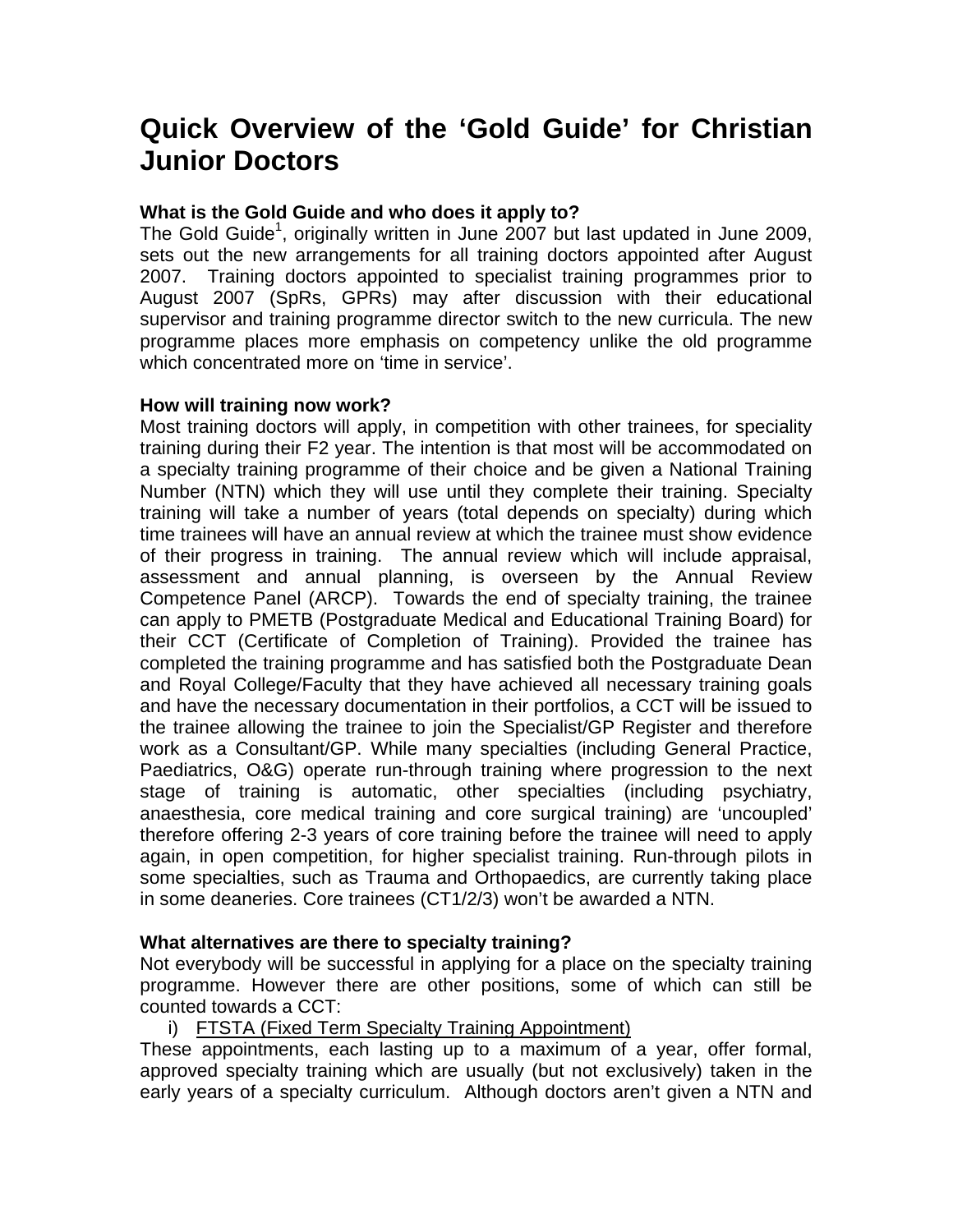can't obtain a CCT with only FTSTAs, they can count time spent in a FTSTA towards CCT once selected for the relevant training programme. FTSTA are useful to prepare training doctors for further specialty training or career grade posts, and allow training doctors to consider alternative specialty careers. However doctors are discouraged from more than 2 years of FTSTAs.

ii) LAT/LAS (Locum Appointment for Training/Locum Appointment for Service)

In order to fill gaps in training, employers may use a LAT/LAS, specified according to whether training is offered through the placement (LAT) or whether the doctor is employed solely for service purposes (LAS), but this must be approved by the relevant Deanery. Doctors in LAT/LAS aren't given a NTN and therefore cannot use time spent in LAT/LAS towards a CCT unless they subsequently enter an approved run-through training programme. Each LAT must have both a clinical and educational supervisor while LAS are only required to have a clinical supervisor.

# **What's CESR/CEGPR?**

Most doctors will apply for CCT once their training is complete. However some will not fulfil the criteria for CCT because of the type/mix of jobs completed by the applicant, but the applicant can still apply to be on the Specialist Register through CESR (Certificate Confirming Eligibility for Specialist Registration) or on the GP Register through CEGPR (Certificate Confirming Eligibility for GP Registration). In order to do so the applicant must have completed training on a CESR/CEGPR training programme and also submitted the relevant portfolio and application form.

# **PMETB, GMC, Deanery, etc – What do they all do?**

There are a number of bodies involved in specialty training which have different responsibilities:

# PMETB:

This body was set up in September 2005. One of its main responsibilities is to set and secure maintenance of standards for postgraduate medical education, which with the help of the Royal Colleges/Faculties involves setting curricula and approving speciality training courses, posts and programmes. The delivery of these standards is the responsibility of the 4 UK Health Departments who implement them through the work of the Postgraduate Deans and Royal College/Faculties. PMETB also confirms eligibility of doctors for inclusion on the Specialist and GP Registers which includes the awarding of CCT/CESR/CEGPR. There are plans to merge PMETB with GMC in April 2010. GMC:

The GMC is the statutory authority for undergraduate medical education and, with respect to specialty training, also maintains the Specialist/GP Register. Deanery:

The Deanery is responsible for organising training programmes, recruiting trainees and for the ARCP.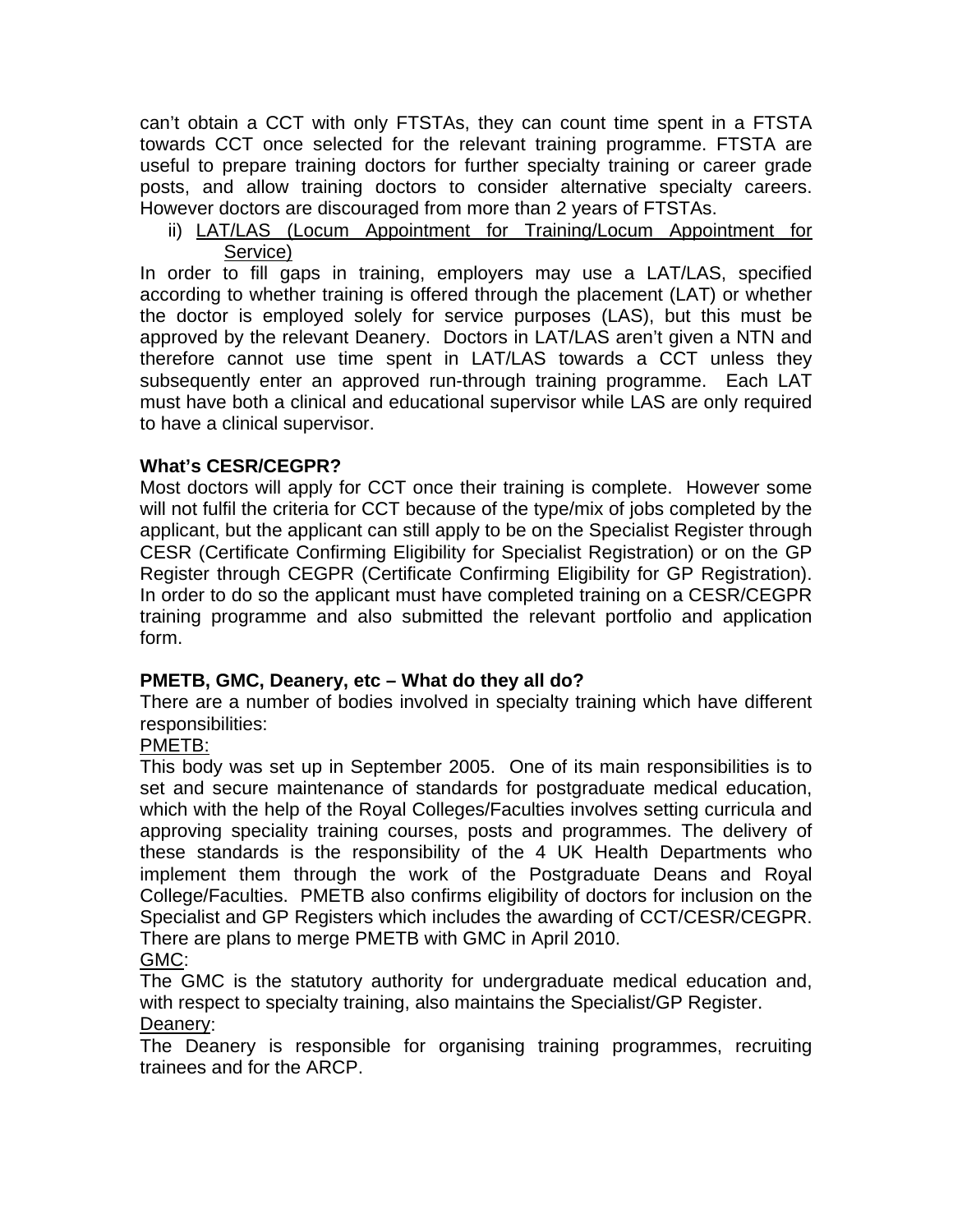### **How might this affect Christian Junior Doctors? i) Time Out**

In the past some Christian doctors have taken time out during specialist training to do short term Christian medical service overseas often as a 'trial run' for those thinking about long term mission work overseas but also as part of their Christian service to others. Not only can time spent doing medical work in a resource poor country allow one to gain practical medical, surgical and management skills that aren't always afforded in the UK, it can give invaluable insight into another culture and allow us to mature spiritually as we learn to depend on God as we face unfamiliar problems in an unfamiliar setting. Indeed the Crisp Report<sup>3</sup> highlighted the importance of overseas experience and stated that 'the PMETB should work with the Department of Health, Royal Colleges, medical schools and others to facilitate overseas training and work experience'.

Once a doctor has made the decision to go overseas, deciding when to go can be a difficult decision, and the whole furore regarding MMC has meant that many junior doctors are extremely reluctant to leave the training scheme in UK knowing the difficulties that may ensue on their return.

The Gold Guide<sup>1</sup> (please see Ref 6.68) covers this issue and has given guidance on how a training doctor can approach the possibility of taking time out of programme (OOP) during specialty training. Applicants may want to take time out for a number of reasons:

# *OOPT: Out of Programme Training*

Doctors may want to apply for OOPT if they wish to undertake an approved training post in a different training programme (in UK) or to take up a post overseas which has *prospective training approval*. Prospective approval from the PMETB must be sought if the clinical training is to be used towards their CCT award. Training which is not given OOPT approval and therefore can't be used towards CCT may still be appropriate as OOPE (see below). OOPT would usually be for a period of one year in total but may, in exceptional circumstances, be up to two years. There are overseas posts which are recognised for training but up-to-date information should be available from the appropriate Royal College.

### *OOPE: Out of Programme Experience*

Application for OOPE should be made when trainees are considering using their time to undertake clinical experience which hasn't been approved by PMETB and won't contribute to the award of CCT. Overseas medical mission work, which does not have prospective training approval, would obviously fit into this category. The Gold Guide states that the purpose for OOPE would be to support the trainee in gaining clinical experience not approved by PMETB but which would benefit the trainee or support health needs of other countries. The request must be made using the appropriate OOP document which must be returned to the Deanery for agreement by the Postgraduate Dean on an annual basis while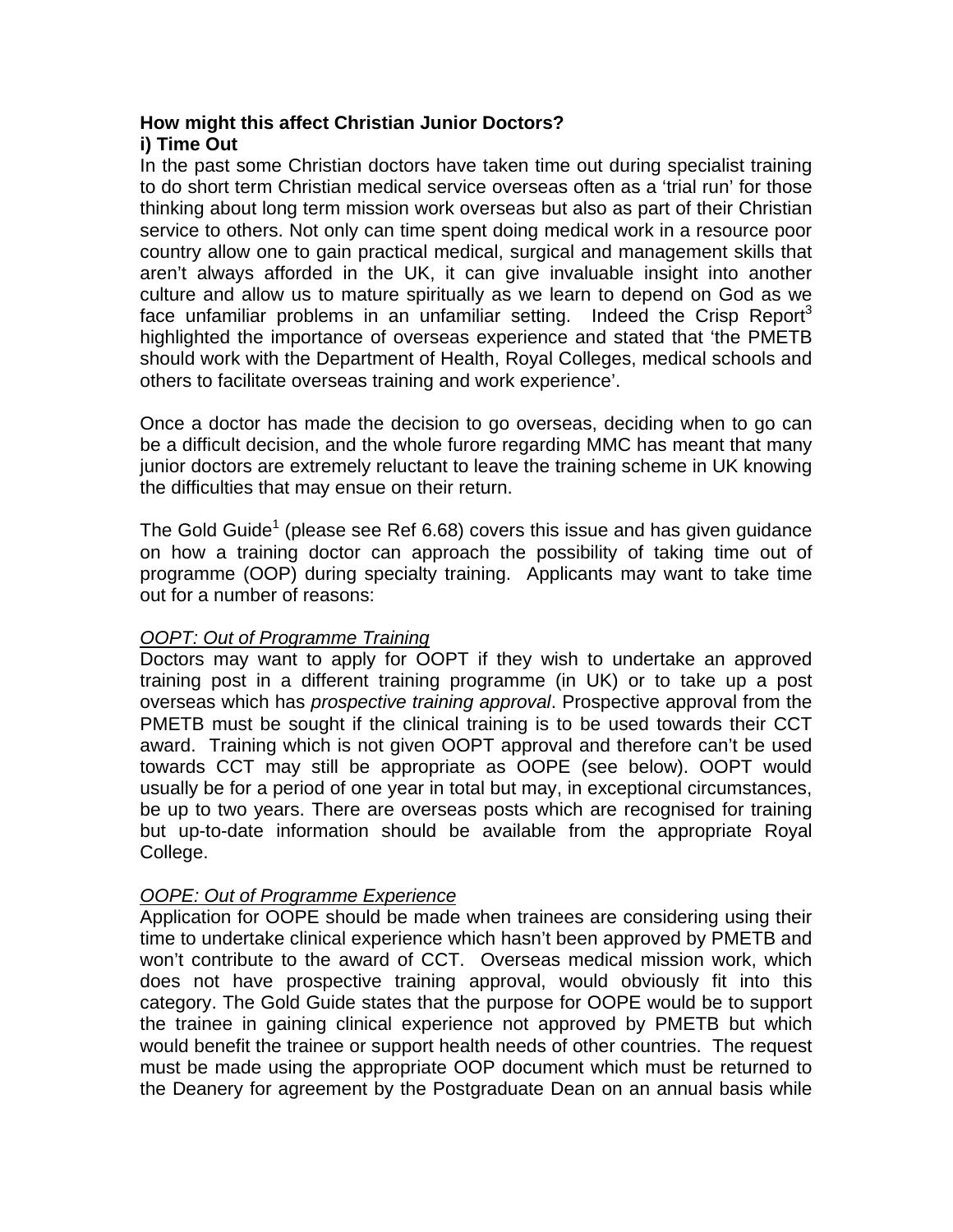the trainee is OOPE. OOPEs will usually be for one year in total but can be extended for up to two years with the agreement of the Postgraduate Dean.

# *OOPR: Out of Programme Research*

This is usually for applicants wishing to take time out to take a higher degree, e.g. PhD, MD or Masters, and will not usually exceed 3 years. When the relevant curriculum includes research, OOPR can be used towards CCT.

## *OOPC: Out of Programme Career Break*

Trainees may want to take time out of training for a designated and agreed period of time to pursue other interests or take a career break to deal with a period of ill-health. OOPC may be taken once specialty training has started, but not normally taken until at least 1 year has been successfully completed. Priority for those applying for OOPC will be given to those with health issues, caring responsibilities (including childcare) and for those with a 'clearly identified life goal which can't be deferred'. OOPC is usually given for a period of up to 2 years but can be longer in exceptional circumstances. There is no guarantee that the return date will be within 6 months of the trainee indicating their wish to return to training.

Applications for taking time OOP aren't usually accepted until the applicant is in the training programme for at least one year except if the applicant is applying for the purposes of taking a higher degree. Applicants must give a minimum of 3 months' notice and the request must be agreed by the Postgraduate Dean. PMETB approval is not needed if the time out is not intended to count towards CCT.

### Deferred Entry

The arrangements set out in the Gold Guide with regard to taking time out of one's career to pursue other interests (and so including mission work) are mainly aimed towards those taking time out **DURING** rather than **BEFORE** training. Deferred entry would only be granted on statutory grounds (e.g. maternity leave, sickness) or to complete research for a registered higher degree provided this had already been commenced or if the trainee had already been accepted at the time of being offered a clinical placement. Deferment of the start of *core* training may only be on statutory grounds.

#### **ii) What if I get married and need to move away from my deanery?**  Inter-deanery transfer

While trainees can move between deaneries there is no automatic entitlement and movement is made at the discretion of the Postgraduate Deans. Requests for well-founded personal reasons will give priority to:

- disabled trainees
- those with direct caring responsibilities (e.g. young children or family members/partners)
- those who transfer on grounds of ill health,